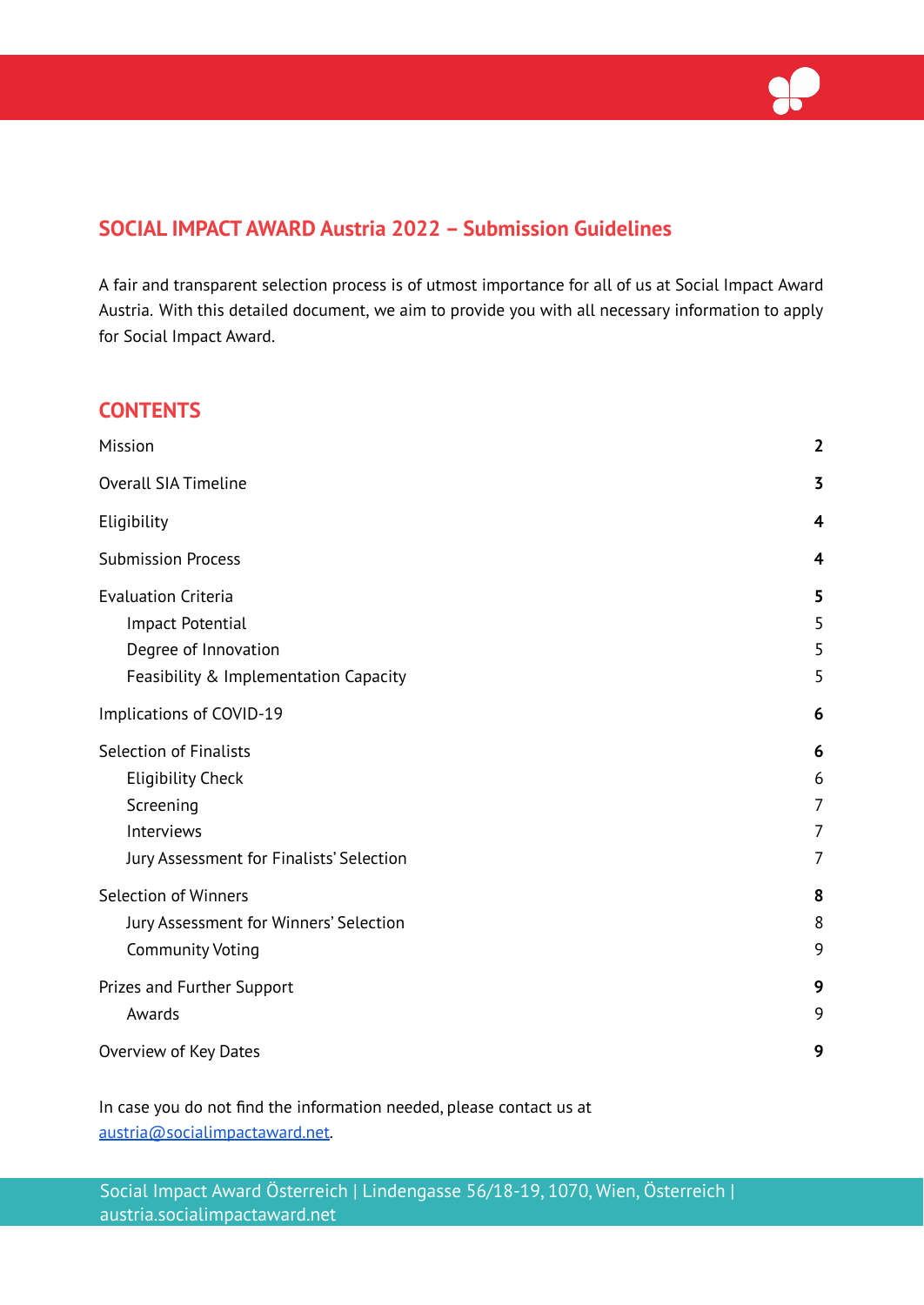

### <span id="page-1-0"></span>**Mission**

Social Impact Award, founded in 2009, runs education and incubation programs in more than 15 countries in Europe, Africa, and Asia, supporting early-stage social entrepreneurs in developing and implementing innovative business solutions tackling crucial societal challenges. We do so by hosting events and organizing workshops to raise awareness for social entrepreneurship, teaching the necessary skills to navigate from vague intentions to promising ventures, providing access to networks and promoting the best teams with the Social Impact Award.

Social Impact Award addresses young social innovators eager to try solving current social or environmental problems in an innovative way by founding projects, initiatives, or organizations. Ventures can be rooted in different fields, such as poverty reduction, health, education, environment, energy, information and communication technologies, human rights, equal opportunities, care, and many others. Find an overview of the best ventures from previous years in our Book of [Inspiration](http://www.socialimpactaward.net/book-of-inspiration).

## <span id="page-1-1"></span>Overall SIA Timeline

The **discovery phase** starts with a **kick-off event** online on March 4 th and ends with the **submission deadline** on 30<sup>th</sup> of May 2022 at 6pm CET. In between, we run a broad range of free events and **workshops** to help you identify innovative ideas, develop them into feasible concepts, and build business models around them. Participation is especially recommended to applicants, but not a prerequisite to apply.

Applicants can submit their ideas during the whole discovery phase. If applicants wish to receive feedback, they may send their idea for feedback via our online platform until May 13, 2022. The SIA team will provide ideas with feedback so you can refine your entry up until the deadline to reflect the comments and recommendations received.

After the submission deadline has passed, the most promising 10 ideas are selected by the jury (details under "Selection of Finalists") and announced at the **Finalist Announcement** online on June 13, 2022. Finalists are provided with a ticket to our **incubation phase**, during which they work on problem-solution-fit, business model, and operational framework with the intense support of our mentors and experts.

At the end of the incubation, the program enters the award **phase**, where the jury selects the best ventures from the incubated finalists (details under "Selection of Winners") and provides them with **Jury Awards** at the **Award Ceremony** on October 7, 2022. During incubation, we also produce videos of all finalists that are made available on our website. The SIA community can vote for their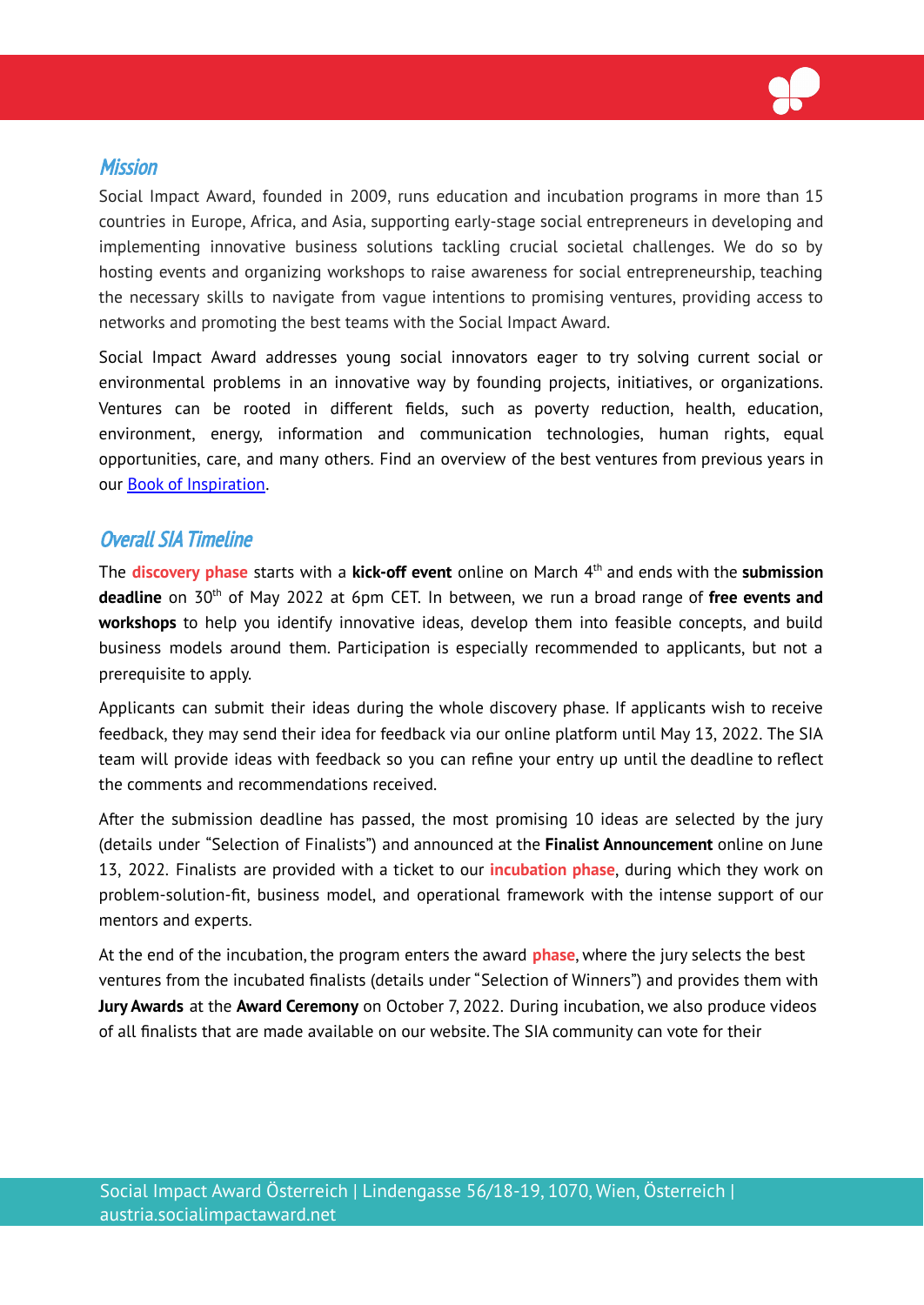

favorite ventures from September 13 until October 2. The venture with the most votes receives the **Community Award 1** .

The winners from all countries where Social Impact Award is active, gather for the SIA **Summit**, which this year takes place online between the 15th and 19th of November 2022, where they connect with the international SIA community and work on their skills.

# <span id="page-2-0"></span>**Eligibility**

The applications for Social Impact Award 2022 must meet the following:

- All core team members must be born between January 1, 1992 and December 31, 2007;
- The applicant(s) did neither participate in SIA's incubation nor won SIA in previous years with **the same idea** 2 ;
- The ideas submitted in previous years, except previous finalists or winning ventures can be resubmitted in 2022.
- Individuals/teams can apply with **new ideas** even if they were selected as finalists or winners in previous years.
- The idea has not been legally founded before January 1st, 2021.
- The idea has not received formalized monetary support by an external party exceeding 6.000€ (e.g. angel investment, grants, prize money etc.) before the submission date.
- Only those applications can be considered, which are complete and have been submitted through our website by May 30, 2022 at 6pm CET.

Please note, that ideas submitted in previous years, except previous finalist or winning ventures, can be resubmitted in 2022, if eligible. Individuals/teams can apply with new ideas, even if they were selected as finalists or winners in previous years.

## <span id="page-2-1"></span>Submission Process

All applications for Social Impact Award are submitted through the platform <https://apply.socialimpactaward.net/austria/>. For applications to be considered, they must be submitted by May 16, 2021 at 6pm CET.

Applicants must register on the website to be able to create a project. Applicants should fill out the information about their team members, idea core, potential impact, and feasibility &

 $^1$  It is not possible to win two Social Impact Awards. Should a venture win both the community voting and the jury voting it receives the award which is higher.

 $2$  This does not include attendance to SIA workshops or events during discovery phase in previous years; if you were e.g. at last year's kick-off, you are good to go.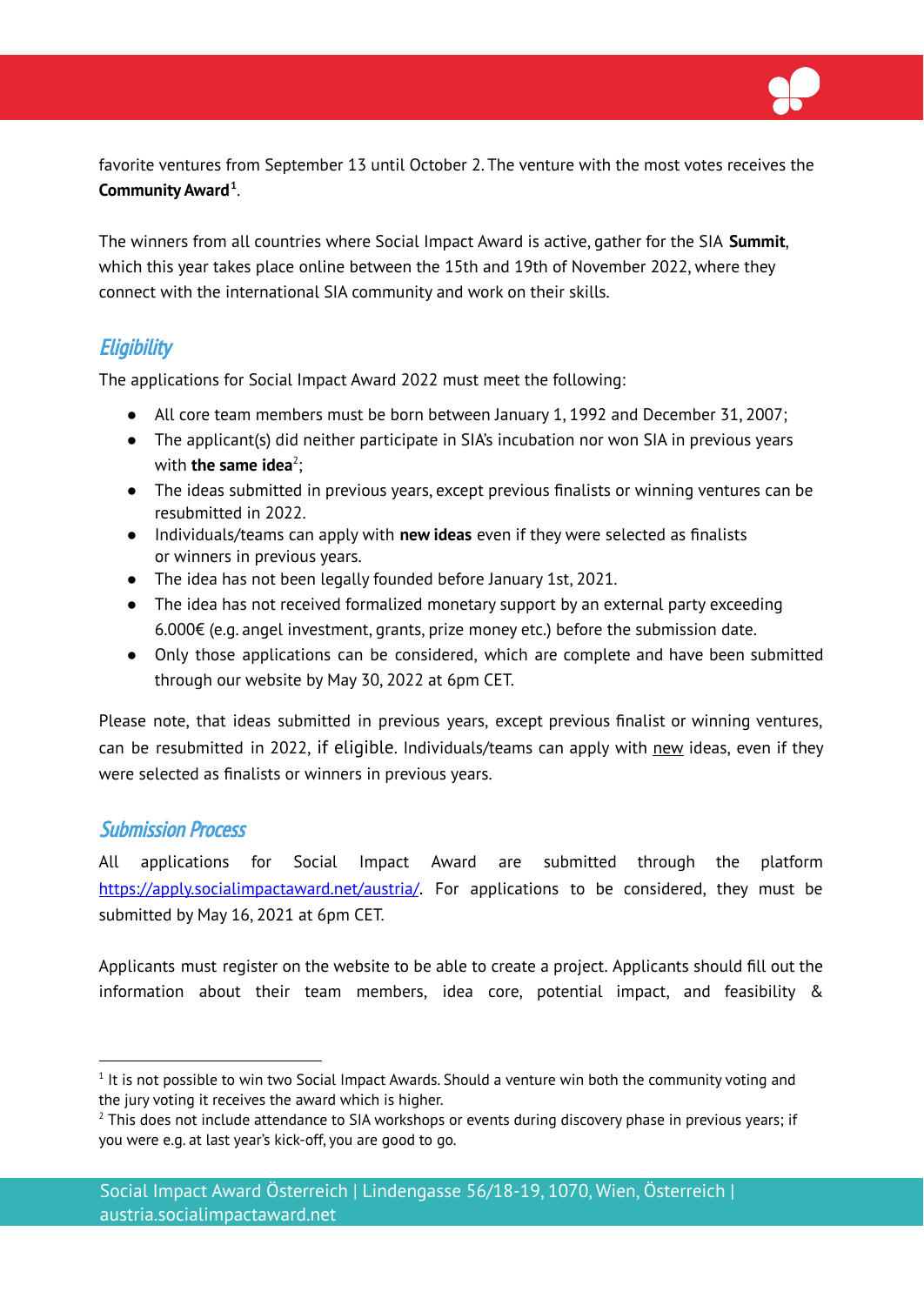

implementation capacity. Applicants can save the application and work on it later (until the submission deadline).

# <span id="page-3-0"></span>Evaluation Criteria

The assessment and selection of finalists and winners is based on **three criteria: impact potential, degree of innovation, and feasibility & implementation capacity**. Each of the three criteria are valued **equally**. The following descriptions and guiding questions are used for clarification and as assistance to the jury and screening team.

#### <span id="page-3-1"></span>Impact Potential

We seek ideas with **high societal relevance and strong impact**. The impact potential can be understood as the potential net effect of the venture's intended actions on its targeted beneficiary group or the environment.

- What is the impact the venture potentially generates for its beneficiaries and for society?
- How relevant are the venture's goals for the targeted beneficiary group?
- Does the applicant have a clear understanding of what kind of impact they want to achieve for whom?
- Is the concept scalable, i.e. is it capable of growing to address a large part of the target group, and/or capable of being transferred to other markets or target groups without losing efficiency or level of performance?

## <span id="page-3-2"></span>Degree of Innovation

We are looking for new ideas on how to solve and approach the problems of our times. We want **new, promising approaches** that can improve our common future on earth. Innovation can be different regarding its context and time.

- Are novel means and methods used to reach the venture's goals?
- Does the idea focus on a novel or disregarded problem?
- Are the deployed means suitable to solve the addressed problems and do they exceed current solutions?

#### <span id="page-3-3"></span>Feasibility & Implementation Capacity

A potentially impactful and innovative idea is great. But the venture can only unfold its potential if it **succeeds to be implemented**.

- Does the venture seem to be realistically implementable?
- Are there precise goals and actions planned and are they comprehensible?
- Has the applicant/team thought about long-term perspectives and scaling?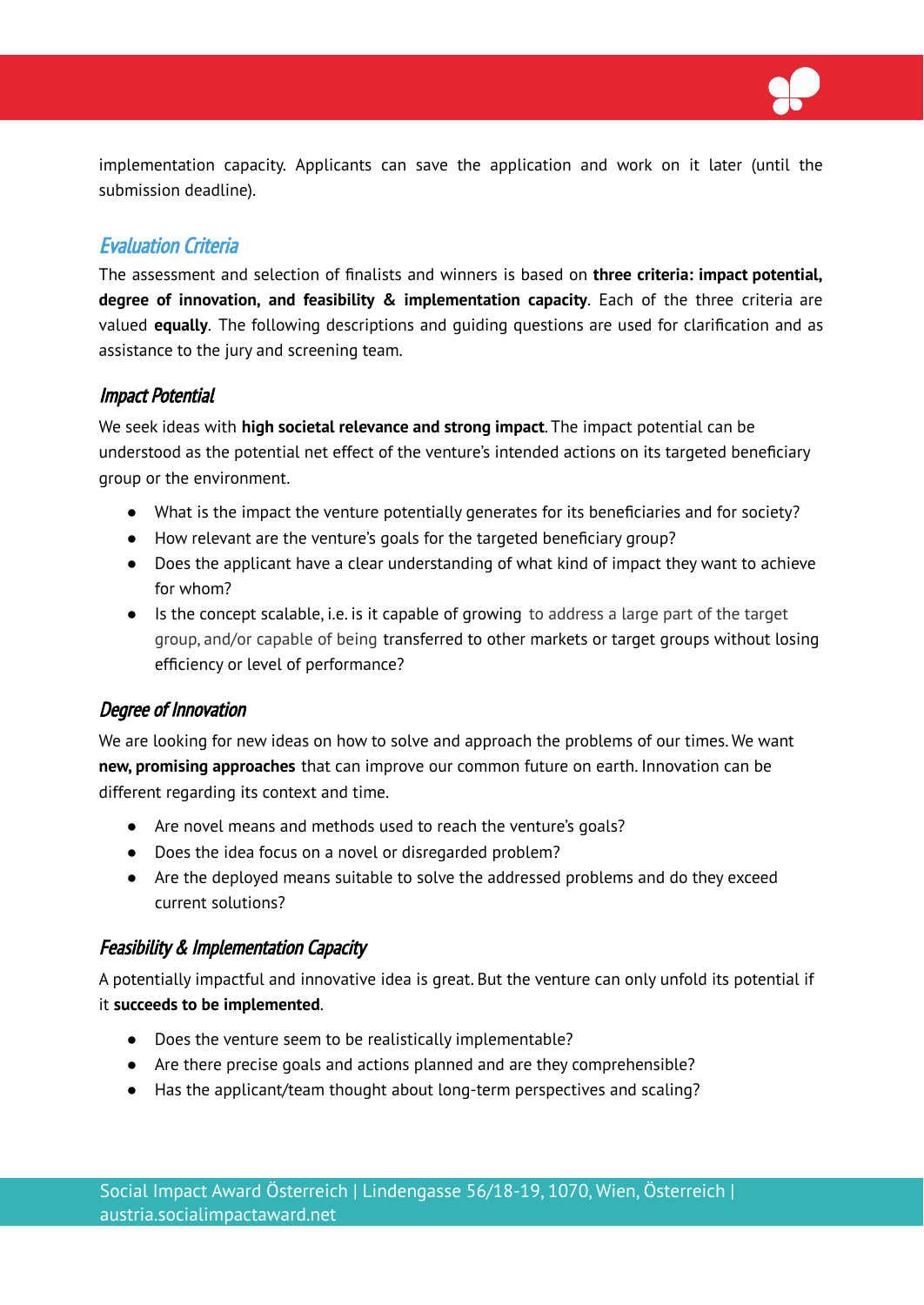

- Has the applicant/team thought about mobilizing other persons, marketing, PR and cooperation with other organizations?
- Does the applicant/team have the necessary financial resources to implement the venture or do they have a plan on how to achieve them?
- Does the applicant/team have the necessary resources (know-how, skills, experience) to implement the venture or do they have a plan on how to achieve them?
- *●* Does the applicant/team have the necessary motivation and dedication to push the venture's implementation?

# <span id="page-4-0"></span>Implications of COVID-19

Without a doubt, SIA 2022 remains a special edition as it takes place during a global pandemic. Besides the fact that SIA has adapted its program to these new realities by broad range of measures (e.g. shifting most of its program online), we want to highlight how our screening team and jury will evaluate the applications in light of COVID-19:

- **Is there a focus on ideas that tackle challenges caused by COVID-19?** No, SIA is still open to all sorts of ideas, addressing all sorts of challenges. Now and in the future, we need social innovation towards all SDGs and in all industries.
- **● Are ideas still eligible that might have difficulties to operate in times of COVID-19 (e.g. no possibility to validate the impact model during a curfew)?** Yes, they are. We are confident that SIA can provide substantial value to such ideas during and beyond the incubation. Hence, we do not want to restrict them from taking part in SIA.
- **● How should ideas be evaluated in times of COVID-19?** The three evaluation criteria (see above) and its sub-questions should provide enough guidance to evaluate all ideas. Of course, the foreseeable realities of business and society in a "post-COVID-19 era" (beyond the current situation in the midst of this pandemic) will be taken into account in evaluating the impact potential, the degree of innovation and the feasibility/implementation capacity of the idea. But this will rather be done with a long-term perspective, not focused on the immediate limitations COVID-19 might pose.

## <span id="page-4-1"></span>Selection of Finalists

In order to ensure the high level of fairness, the selection of finalists is conducted in a multi-step process:

## <span id="page-4-2"></span>Eligibility Check

Before any evaluation of the submitted ideas, the SIA team checks if all applications fulfill eligibility criteria. All applicants that do not fulfill eligibility will be notified, while those that do will move further to screening.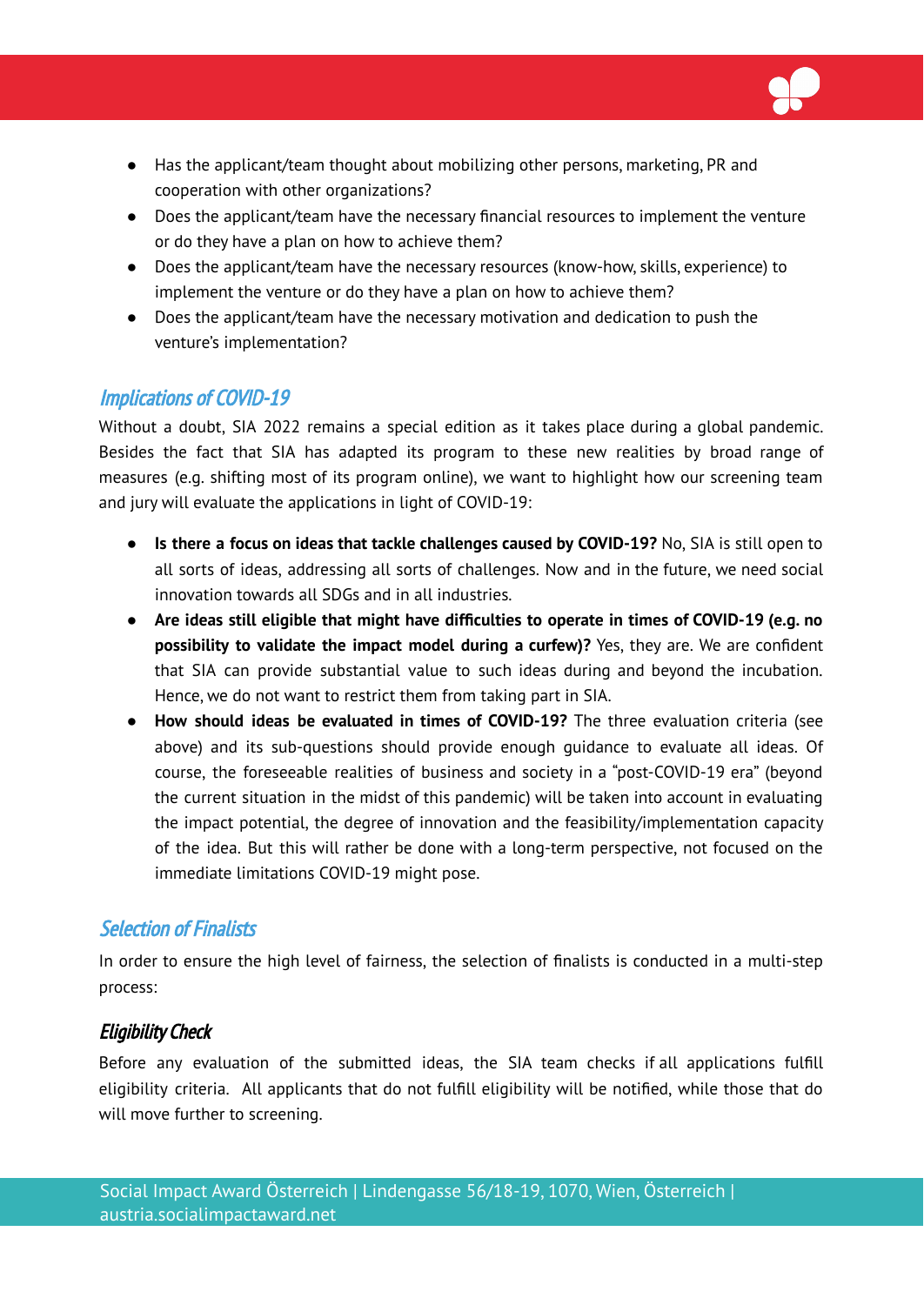

### <span id="page-5-0"></span>**Screening**

In the first evaluation step, a diverse screening team consisting of selected social innovation experts evaluates all submitted applications based on the evaluation criteria (see "Evaluation Criteria"), resulting in a shortlist of applications.

Decisions of the screening team are taken in closed sessions and are non-contestable.

- **Valentin Theodor Mayerhofer**, Initiative for Teaching Entrepreneurship (IFTE)
- **Fabian Scholda**, Social Entrepreneurship Center der WU Wien
- **● Susan Üstün**, Social Entrepreneurship Center der WU Wien
- **Lukas Weissinger**, Social Entrepreneurship Center der WU Wien
- **Camilla Mittelberger**, Social Entrepreneurship Center der WU Wien
- **Martin Mehrwald**, Social Entrepreneurship Center der WU Wien
- **Barbara Mehner**, Social Entrepreneurship Center der WU Wien
- **● Ina Pervan-Al Soqauer**, Co-Founder & CEO Fremde werden Freunde
- **Jakob Detering**, Social Impact Award International
- **Michael Keinrath**, SIA Alumni
- **Lisa-Maria Sommer,** SIA Alumni
- **Madgalena Winker,** Social Entrepreneurship Center der WU Wien
- **Florian Schanznig,** [sic!] students' innovation centre
- **Diego Heatherman**, Impact Hub Vienna
- **Lukas Burnar,** Gewinner des Social Impact Award 2021
- **● Christopher Stelzmüller,** Gewinner des Social Impact Award 2018

Note: This list is subject to change. Foreseeable changes will be reflected on the [website.](https://austria.socialimpactaward.net/about/screening-team/) In case of illness or other unforeseeable events, changes may not be accurately reflected.

#### <span id="page-5-1"></span>Interviews

Shortlisted applicants will be invited to a short telephone interview on June 1, 2022. The purpose of the interviews is to get to know the applicants better and to verify that applicants are aware of all the participation requirements.

#### <span id="page-5-2"></span>Jury Assessment for Finalists' Selection

After the interviews, a group of final shortlisted applications will then be evaluated by the SIA jury based on the evaluation criteria. The 10 highest rated ideas will be promoted as Social Impact Award Finalist 2022, gaining access to SIA incubation.

Jury decisions are taken in closed sessions and are non-contestable. The finalists will be announced at the **Finalist Announcement** online on June 13, 2022.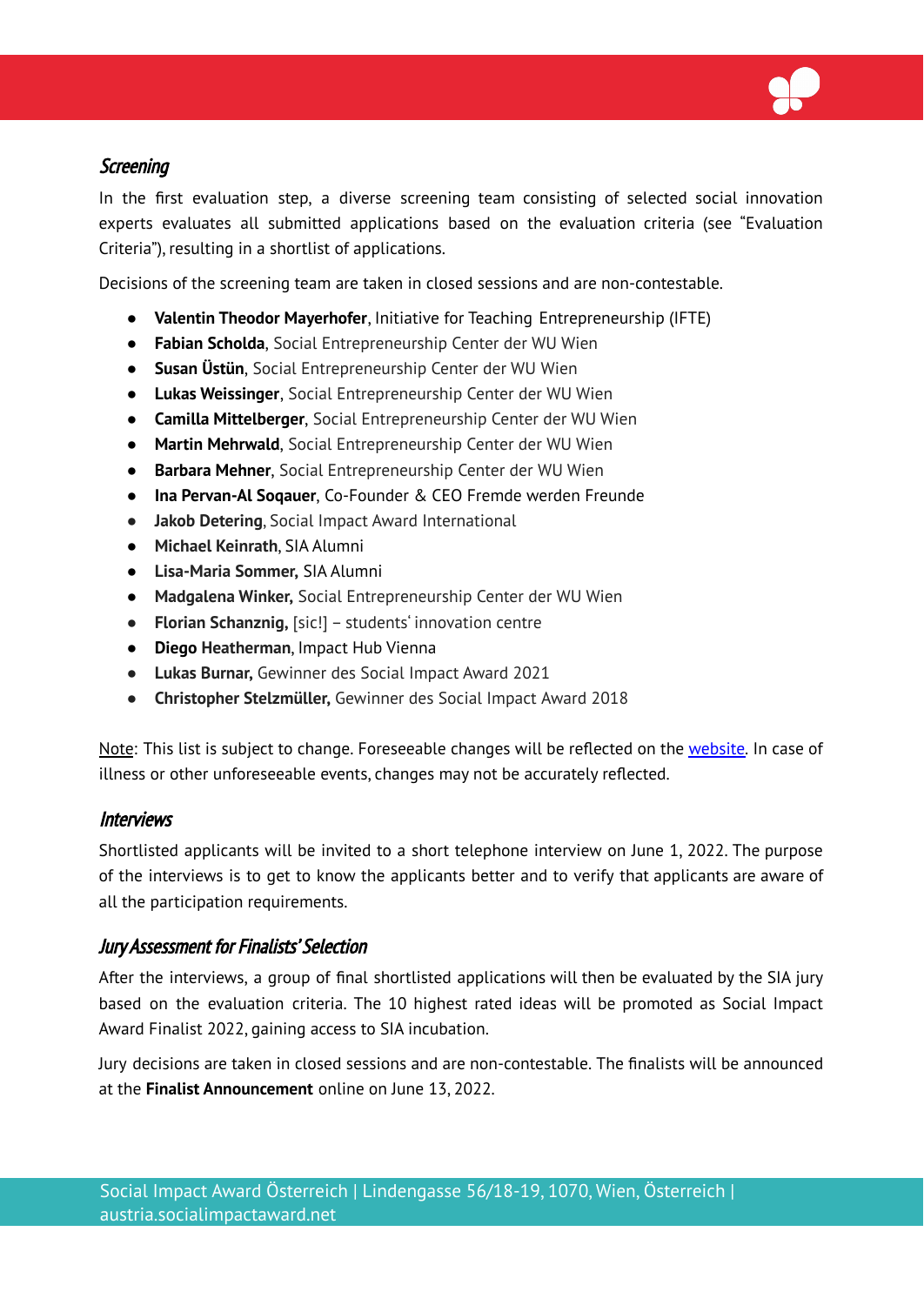The 2022 Social Impact Award Jury in Austria is made up of the following high-level experts with diverse backgrounds and vast experience in social innovation:

- **● Daniela Unterholzner,** Neunerhaus
- **● Markus Raunig,** Austrian Start-ups
- **● Lena Gansterer,** Impact Hub Vienna
- **● Tanja Wehsely,** Volkshilfe
- **● Susi Hillebrand,** Hil Foundation
- **● Roman Mesicek,** FH Krems
- **● Michael Meyer,** WU
- **● Florian Pomper,** Caritas
- **● Franz-Karl Prüller,** ERSTE Stiftung
- **● Judith Pühringer,** Arbeit plus
- **● Barbara Coudenhove-Kalergi,** Industriellenvereinigung
- **● Peter Vandor,** WU
- **● Karoline Berghuber,** aws
- **Silvia Rathgeb,** SAP
- **Dominik Hejzak,** Future Wings Challenge

Note: This list is subject to change. Foreseeable changes will be reflected on the [website.](https://austria.socialimpactaward.net/about/jury/) In case of illness or other unforeseeable events, changes may not be accurately reflected .

#### <span id="page-6-0"></span>Selection of Winners

There are two types of awards that are given out at Social Impact Award at the end of the incubation - Jury Award and Community Award. For each, there is a different selection process.

#### <span id="page-6-1"></span>Jury Assessment for Winners' Selection

The process of the selection of **Jury Award winners** goes as follows:

- 1. **Pitching:** Each finalist venture is invited to pitch in front of the jury addressing the problem they are trying to solve, their solution and progress during incubation.
- 2. **Jury session:** After all pitches, the jury gathers in a closed session to select the 4 winners of SIA Austria Jury Award 2022. The evaluation criteria are the same as for the finalists: impact potential, degree of innovation, and feasibility & implementation capacity. Pitches serve only as an additional source of information for the jury members to enrich their understanding of the evaluation criteria. Jury decisions are non-contestable.